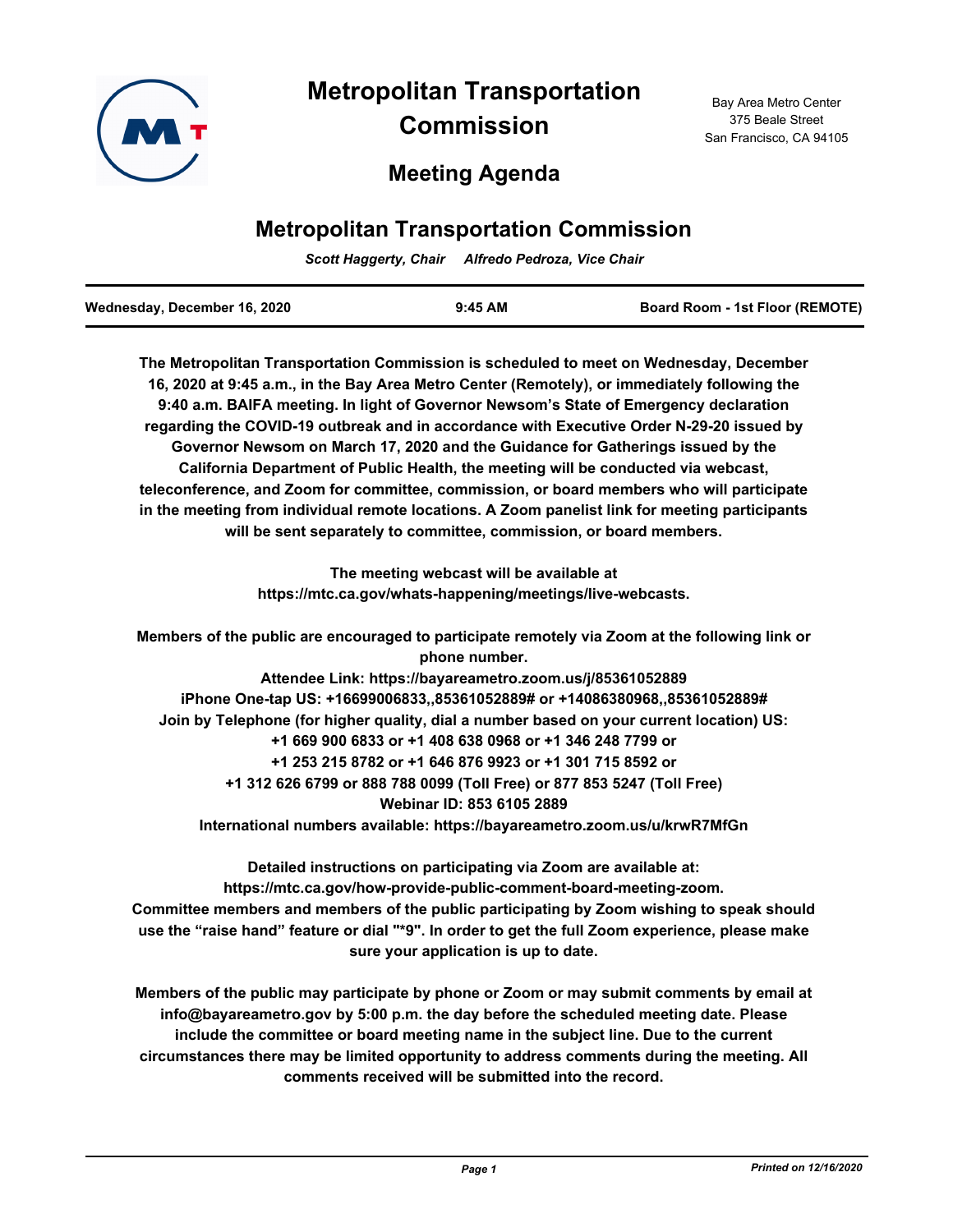#### **1. Call to Order / Roll Call / Confirm Quorum**

*A quorum of this Commission shall be a majority of its voting members (10).*

## **2. Chair's Report (Haggerty)**

**2a.** [21-0018](http://mtc.legistar.com/gateway.aspx?m=l&id=/matter.aspx?key=21611) Committee Assignments for New Commissioners Commission Approval *Action:* [2a - HANDOUT - Committee Assignments 12'2020.pdf](http://mtc.legistar.com/gateway.aspx?M=F&ID=d62a2625-28e8-4012-aeec-26fda230ab4c.pdf) [2a - Appointment Letter - Abe-Koga.pdf](http://mtc.legistar.com/gateway.aspx?M=F&ID=dd75de0e-2e45-430d-9ce0-e5cdf9dd4898.pdf) [2a - Appointment Letter - Chavez.pdf](http://mtc.legistar.com/gateway.aspx?M=F&ID=ff375d6e-ed15-4c93-8ff8-43b97c3f8eb4.pdf) [2a - Appointment Letter - El-Tawansy.pdf](http://mtc.legistar.com/gateway.aspx?M=F&ID=4a32f053-b85f-4065-99dd-0f557651b49f.pdf) *Attachments:* **2b.** [21-0019](http://mtc.legistar.com/gateway.aspx?m=l&id=/matter.aspx?key=21612) Appointment of an Ad-hoc Nominating Committee Commission Approval *Action:* Report from Executive Committee Meeting: Request for Approval of Executive Director's salary increase. **2c.** [21-0017](http://mtc.legistar.com/gateway.aspx?m=l&id=/matter.aspx?key=21610) Commission Approval *Action:* MTC Resolution No. 4445 - Resolution of Appreciation for Adrienne Weil on the occasion of her retirement from MTC. **2d.** [21-0004](http://mtc.legistar.com/gateway.aspx?m=l&id=/matter.aspx?key=21597) Commission Approval *Action: Attachments:* [2d - Reso-4445 Appreciation Weil.pdf](http://mtc.legistar.com/gateway.aspx?M=F&ID=3980ca13-5298-4c72-a47d-cee95421e0aa.pdf)

## **3. Policy Advisory Council Report (Randi Kinman)**

#### **4. Executive Director's Report (McMillan)**

[21-0117](http://mtc.legistar.com/gateway.aspx?m=l&id=/matter.aspx?key=21710) Executive Director's Report

*Attachments:* [4 - ED Report- MTC December 2020.pdf](http://mtc.legistar.com/gateway.aspx?M=F&ID=d39db99e-113e-4a72-a2b4-fed94c584adf.pdf)

#### **5. Commissioner Comments**

#### **6. Consent Calendar:**

**6a.** [20-1691](http://mtc.legistar.com/gateway.aspx?m=l&id=/matter.aspx?key=21556) Minutes of the November 20, 2020 meeting Commission Approval *Action: Attachments:* [6a - 20-1691 - Nov 20 Draft Commission Minutes v1.pdf](http://mtc.legistar.com/gateway.aspx?M=F&ID=9785ab0c-8da4-4520-9c8b-77d424e1676e.pdf)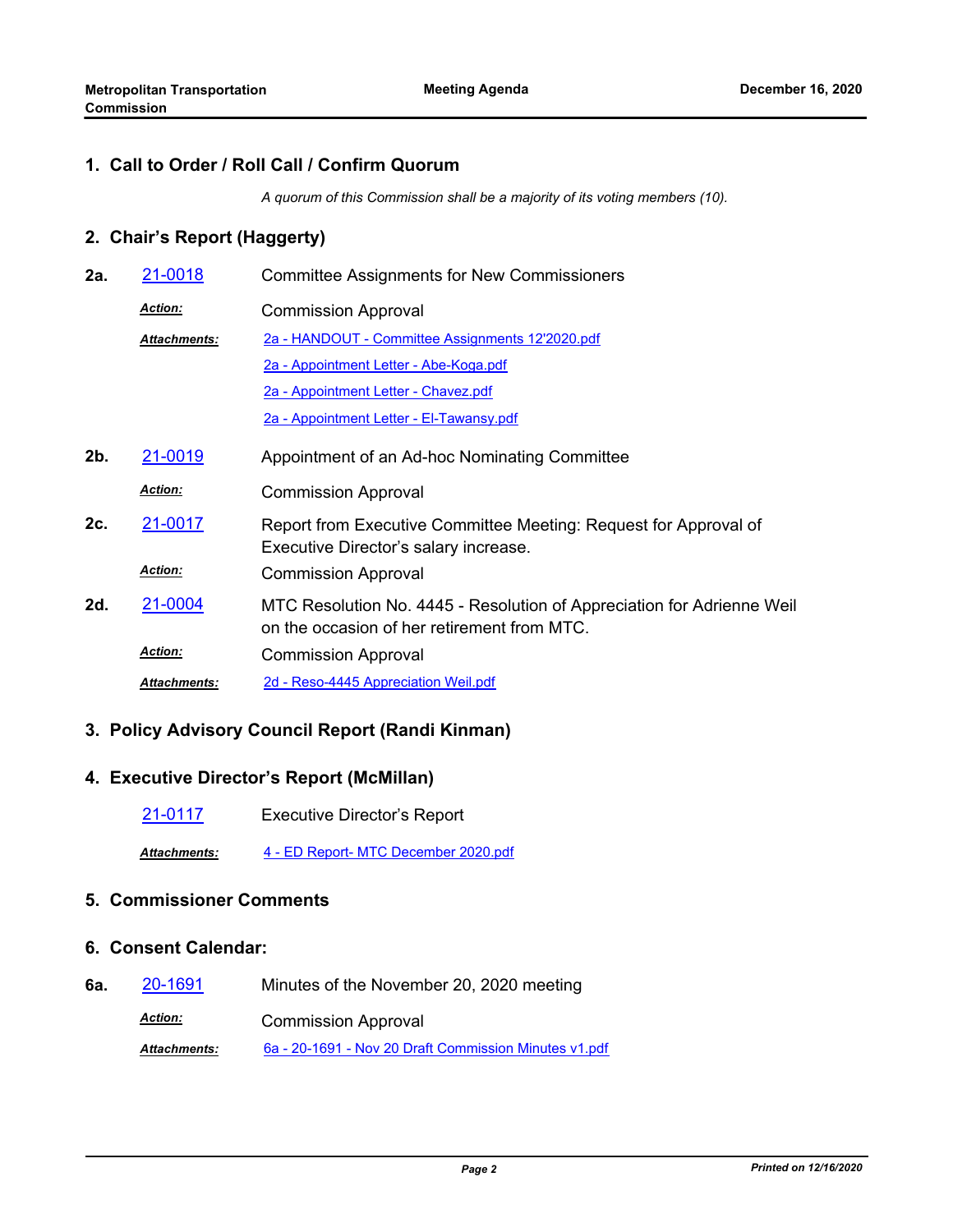| 6b. | 20-1692             | Monthly Report of Transit Operator Statistics                    |
|-----|---------------------|------------------------------------------------------------------|
|     | <b>Action:</b>      | Information                                                      |
|     | <b>Attachments:</b> | 6b - 20-1692 - Monthly Report of Transit Operator Statistics.pdf |

## *Administration Committee*

| 6c. | 20-1470             | MTC Resolution No. 4173, Revised - Reauthorization of MTC Investment<br>Policy                                                                                                                                                         |
|-----|---------------------|----------------------------------------------------------------------------------------------------------------------------------------------------------------------------------------------------------------------------------------|
|     | <b>Action:</b>      | <b>Commission Approval</b>                                                                                                                                                                                                             |
|     | <b>Attachments:</b> | 6c - 20-1470 - Reso-4173 Reauthorization of MTC Investment Policy.pdf                                                                                                                                                                  |
| 6d. | 20-1450             | MTC Resolution No. 4265, Revised - MTC Debt Policy Issuance and<br>Management                                                                                                                                                          |
|     | <b>Action:</b>      | <b>Commission Approval</b>                                                                                                                                                                                                             |
|     | <b>Attachments:</b> | 6d - 20-1450 - Reso-4265 MTC Debt Policy.pdf                                                                                                                                                                                           |
| 6e. | 20-1239             | MTC Resolution No. 4436 - Establishment of an Internal Revenue Code<br>(IRC) Section 115 Post-Employment Benefits Trust with Public Agency<br>Retirement Services (PARS); and Authorization of Related Contract(s) with<br><b>PARS</b> |
|     | <b>Action:</b>      | <b>Commission Approval</b>                                                                                                                                                                                                             |
|     | Attachments:        | 6e - 20-1239 - Reso-4436 Authorization to Establish Post-Employment Benefits                                                                                                                                                           |

## *Programming and Allocations Committee*

MTC Resolution, 4108, Revised. Revisions to the Transportation Development Act (TDA) Article 3 Policies and Procedures to add quick builds and separated bikeways as eligible projects and make other minor changes. **6f.** [20-1606](http://mtc.legistar.com/gateway.aspx?m=l&id=/matter.aspx?key=21471) Commission Approval *Action:*

*Attachments:* [6f - 20-1606 - Reso 4108 TDA Revisions.pdf](http://mtc.legistar.com/gateway.aspx?M=F&ID=5fe8009b-836c-4841-bcbb-57c28aaa1d7b.pdf)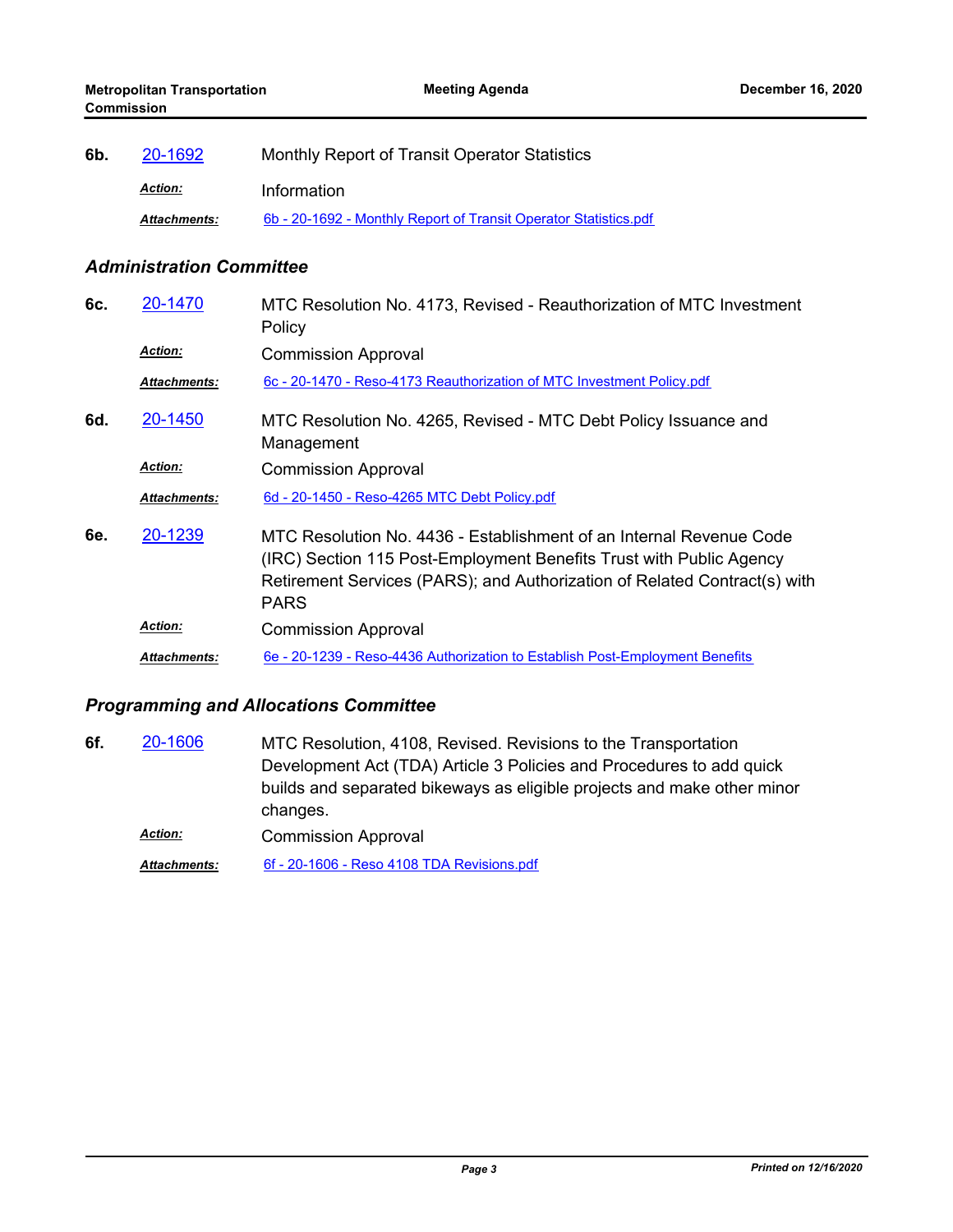| 6g. | 20-0750              | MTC Resolution No. 4375, Revised. 2019 Transportation Improvement<br>Program (TIP) Amendment 2019-47.                                                                                                                                      |
|-----|----------------------|--------------------------------------------------------------------------------------------------------------------------------------------------------------------------------------------------------------------------------------------|
|     | Action:              | <b>Commission Approval</b>                                                                                                                                                                                                                 |
|     | Attachments:         | 6g - 20-0750 - Reso-4375 TIP Amendment 2019-47.pdf                                                                                                                                                                                         |
| 6h. | 20-1481              | MTC Resolution Nos. Revised, 4430, Revised and 4431, Revised.<br>Allocation of \$5.7 million in FY2020-21 Transportation Development Act<br>(TDA) and State Transit Assistance (STA) funds to Santa Rosa to support<br>transit operations. |
|     | Action:              | <b>Commission Approval</b>                                                                                                                                                                                                                 |
|     | Attachments:         | 6h - 20-1481 - Resos 4430 and 4431 Santa Rosa Transit Ops Allocation.pdf                                                                                                                                                                   |
| 6i. | 20-1607              | MTC Resolution, 4440. Allocation of \$43 million of State Transit<br>Assistance-State of Good Repair (STA-SGR) funds to MTC and operators<br>for projects approved by the State Department of Transportation<br>(Caltrans).                |
|     | <b>Action:</b>       | <b>Commission Approval</b>                                                                                                                                                                                                                 |
|     | Attachments:         | 6i - 20-1607 - Reso-4440 Allocation to Caltrans Approved Projects .pdf                                                                                                                                                                     |
| 6j. | 20-1629              | MTC Resolution No. 4272, Revised. FY2016-17 through FY2019-20<br>Transit Capital Priorities program revisions.                                                                                                                             |
|     | Action:              | <b>Commission Approval</b>                                                                                                                                                                                                                 |
|     | Attachments:         | 6j - 20-1629 - Reso-4272 FY17-FY20 TCP Revisions.pdf                                                                                                                                                                                       |
| 6k. | 20-1633              | MTC Resolution No. 4273, Revised. Transit Performance Initiative -<br>Investment Program: Semi-Annual Report, Scope Modifications for<br>SFMTA Round 1 Award, and Reprogramming of VTA FY2018 Award.                                       |
|     | <b>Action:</b>       | <b>Commission Approval</b>                                                                                                                                                                                                                 |
|     | <u> Attachments:</u> | 6k - 20-1633 - Reso-4273 TPI Investment Update.pdf                                                                                                                                                                                         |
| 6I. | 20-1688              | MTC Resolution No. 4412, Revised. Regional Measure 3 (RM3) Letter of<br>No Prejudice. Recommendation of RM3 Letter of No Prejudice to the<br>Transportation Authority of Marin for the US-101 Marin-Sonoma Narrows<br>project.             |
|     | Action:              | Kenneth Kao                                                                                                                                                                                                                                |
|     | Attachments:         | 6l - 20-1688 - Reso-4412 RM3 LONP.pdf                                                                                                                                                                                                      |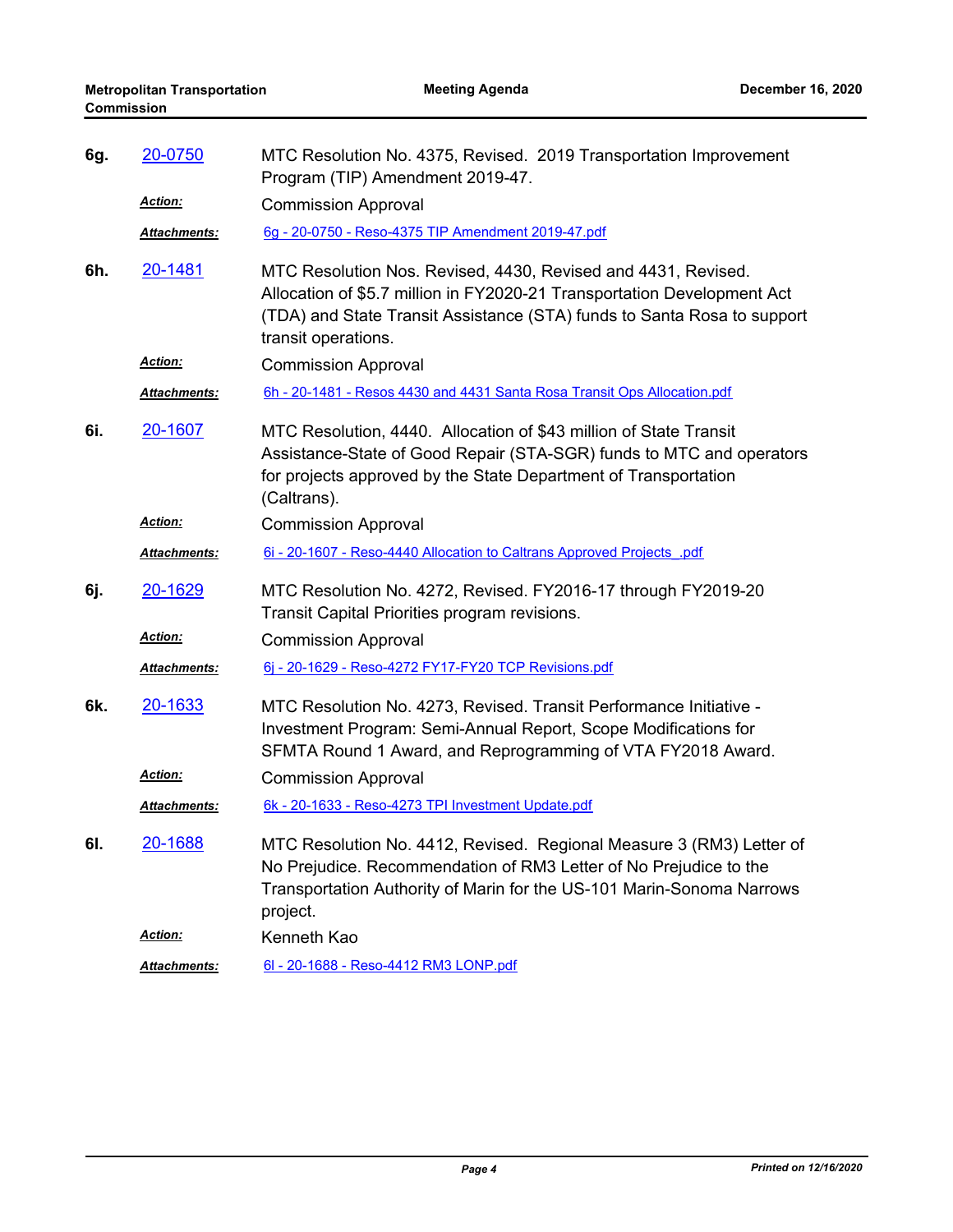#### *Joint MTC ABAG Legislation Committee*

| 6m. | 21-0020             | MTC Resolution No. 3931, Revised - Policy Advisory Council Term |
|-----|---------------------|-----------------------------------------------------------------|
|     |                     | Extension                                                       |
|     | <b>Action:</b>      | <b>MTC Commission Approval</b>                                  |
|     | <b>Attachments:</b> | 6m - 21-0020 - Reso-3931 Council Terms.pdf                      |

## **Committee Reports**

## **7. Programming and Allocations Committee (Chair Josefowitz)**

MTC Resolution No. 3738, Revised. Revisions to Attachment B of the BART Car Replacement Funding Exchange and Reserve Account, authorizing a disbursement of up to \$161 million and revising a condition on the previous authorization. **7a.** [20-1630](http://mtc.legistar.com/gateway.aspx?m=l&id=/matter.aspx?key=21495)

> A request for authorization to disburse up to \$161 million from the Exchange Account to BART for their railcar procurement project, consistent with the policies of the BART Car Replacement Funding Exchange and Reserve Account agreement and MTC Resolution No. 4302, Exchange Account Supplemental, which committed up to \$179 million for railcar procurements associated with BART's Transbay Corridor Core Capacity Program, and to revise the condition related to FTA financing on the previous authorization of withdrawal of up to \$220 million for replacement cars.

Commission Approval *Action: Attachments:* [7a - 20-1630 - Reso-3738 BART Car Exchange Account Revisions.pdf](http://mtc.legistar.com/gateway.aspx?M=F&ID=b86a33e7-010c-4443-ba65-909e74c70168.pdf)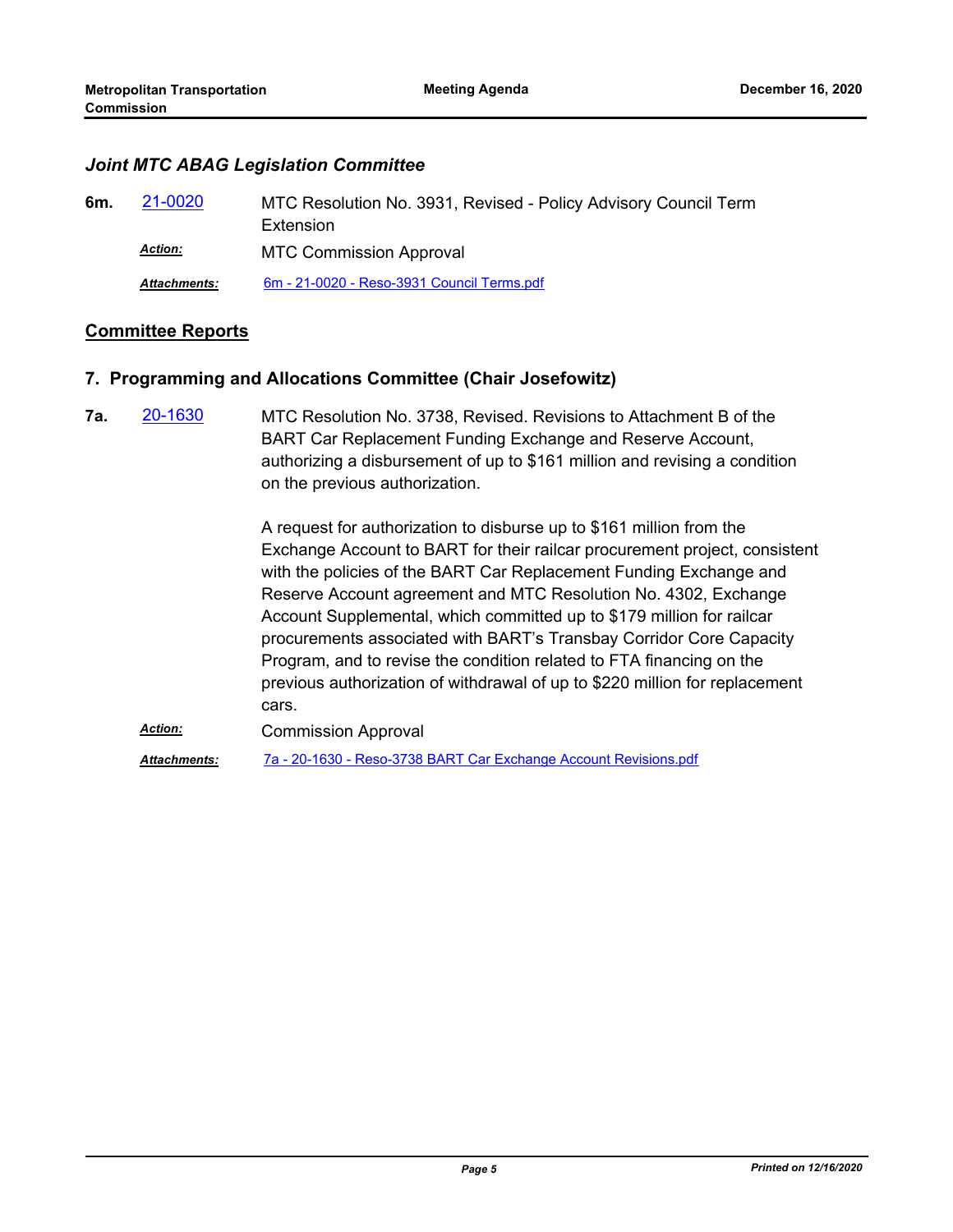| 7b. | 20-1634             | MTC Resolution No. 3801, Revised. Regional Measure 2 Program<br>Amendments                                                                                                                                                                                    |
|-----|---------------------|---------------------------------------------------------------------------------------------------------------------------------------------------------------------------------------------------------------------------------------------------------------|
|     |                     | A summary of public comments received and recommendation to reassign<br>a total of approximately \$663,000 in RM2 funds:                                                                                                                                      |
|     |                     | Modify scope of Transit Commuter Benefits Promotion project (RM2<br>project #35) to include transit recovery strategies identified by the Blue<br>Ribbon Transit Recovery Task Force;                                                                         |
|     |                     | Modify scope of Regional Express Lanes Network (RM2 project #38) to<br>include operational improvements;                                                                                                                                                      |
|     |                     | Redirect \$225,000 in unused funds from Dumbarton Rail (RM2 project<br>$\overline{\phantom{a}}$<br>#4) to Dumbarton Forward suite of bus projects (under RM2 project #29);<br>and                                                                             |
|     |                     | Redirect \$438,000 in savings from Regional Rail Master Plan to RM2<br>project #35 for transit recovery strategies identified by the Blue Ribbon<br>Transit Recovery Task Force.                                                                              |
|     | Action:             | <b>Commission Approval</b>                                                                                                                                                                                                                                    |
|     | Attachments:        | 7b - 20-1634 - Reso-3801 RM2 Program Updates.pdf                                                                                                                                                                                                              |
| 7c. | 20-1609             | MTC Resolution No. 4095, Revised.                                                                                                                                                                                                                             |
|     |                     | Rescission of \$4.8 million in Regional Measure 2 (RM2) funds from the I-80<br>Express Lanes project, and allocation of \$4.8 million in RM2 funds for the<br>environmental and preliminary engineering phase of various Bay Bridge<br>Forward 2020 projects. |
|     | <b>Action:</b>      | <b>Commission Approval</b>                                                                                                                                                                                                                                    |
|     | <b>Attachments:</b> | 7c - 20-1609 - Reso-4095 Bay Bridge Forward Allocation.pdf                                                                                                                                                                                                    |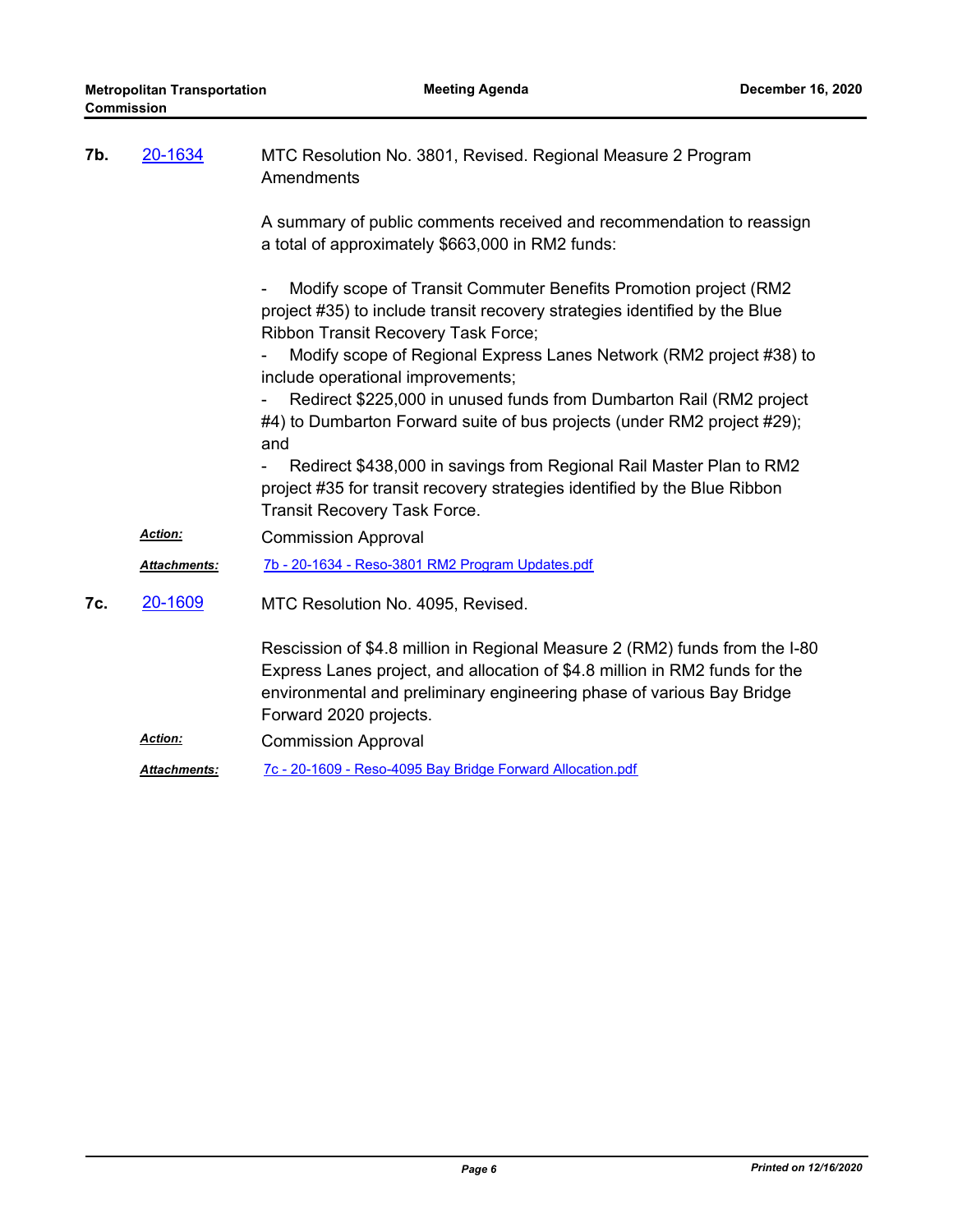| 7d. | 20-1643             | Proposed Principles for Redirecting Funding to Transit Operations for<br>COVID-19 Emergency Response and Upcoming Opportunity Concepts for<br><b>Discussion</b>                                                                                                                                                                                                                                                                                                                                                                       |
|-----|---------------------|---------------------------------------------------------------------------------------------------------------------------------------------------------------------------------------------------------------------------------------------------------------------------------------------------------------------------------------------------------------------------------------------------------------------------------------------------------------------------------------------------------------------------------------|
|     |                     | As Bay Area public transit operators continue to face financial uncertainty<br>brought on by the COVID-19 pandemic, MTC staff propose several<br>principles to apply when considering shifting funds normally assigned to<br>other transportation expenditures, to transit operations. Additionally, staff<br>will provide information on a near-term opportunity that the Committee and<br>Commission will have to shift funds normally directed towards transit<br>capital state-of-good-repair expenditure, to transit operations. |
|     | <b>Action:</b>      | <b>Commission Approval</b>                                                                                                                                                                                                                                                                                                                                                                                                                                                                                                            |
|     | <b>Attachments:</b> | 7d - 20-1643 - Commission Update on Priciples for Redirecting Funding for COV                                                                                                                                                                                                                                                                                                                                                                                                                                                         |
|     |                     | 7d - 20-1643 - Attachment A Revised Principles.pdf                                                                                                                                                                                                                                                                                                                                                                                                                                                                                    |
|     |                     | 7d - Public Comment - Lebrun.pdf                                                                                                                                                                                                                                                                                                                                                                                                                                                                                                      |
|     |                     | 7d - 20-1643 - Priciples for Redirecting Funding for COVID-19 Emergency.pdf                                                                                                                                                                                                                                                                                                                                                                                                                                                           |
|     |                     | Public Comment - GM Support Letter.pdf                                                                                                                                                                                                                                                                                                                                                                                                                                                                                                |
|     |                     |                                                                                                                                                                                                                                                                                                                                                                                                                                                                                                                                       |

## **8. Operations Committee (Vice Chair Connolly)**

Next Generation Clipper® (C2) System Integrator Contract Change Order - Next Generation Clipper System Integration with Bay Area Rapid Transit (BART) and San Francisco Municipal Transportation Agency (SFMTA) with Exercise of Open Payments Option: Cubic Transportation Systems, Inc. (Cubic) (\$13,600,000) **8a.** [20-1695](http://mtc.legistar.com/gateway.aspx?m=l&id=/matter.aspx?key=21560)

> Request for approval of a Change Order to (1) implement the Tri Reader 4 (TR4), Cubic's next-generation Clipper card reader, on BART and SFMTA equipment and (2) exercise the Open Payments Option to implement system-wide open payments.

Commission Approval *Action:*

*Attachments:* [8a - 20-1695 - Change Order\\_Cubic.pdf](http://mtc.legistar.com/gateway.aspx?M=F&ID=8dc0294d-e323-4925-9698-52fc3fd10f66.pdf)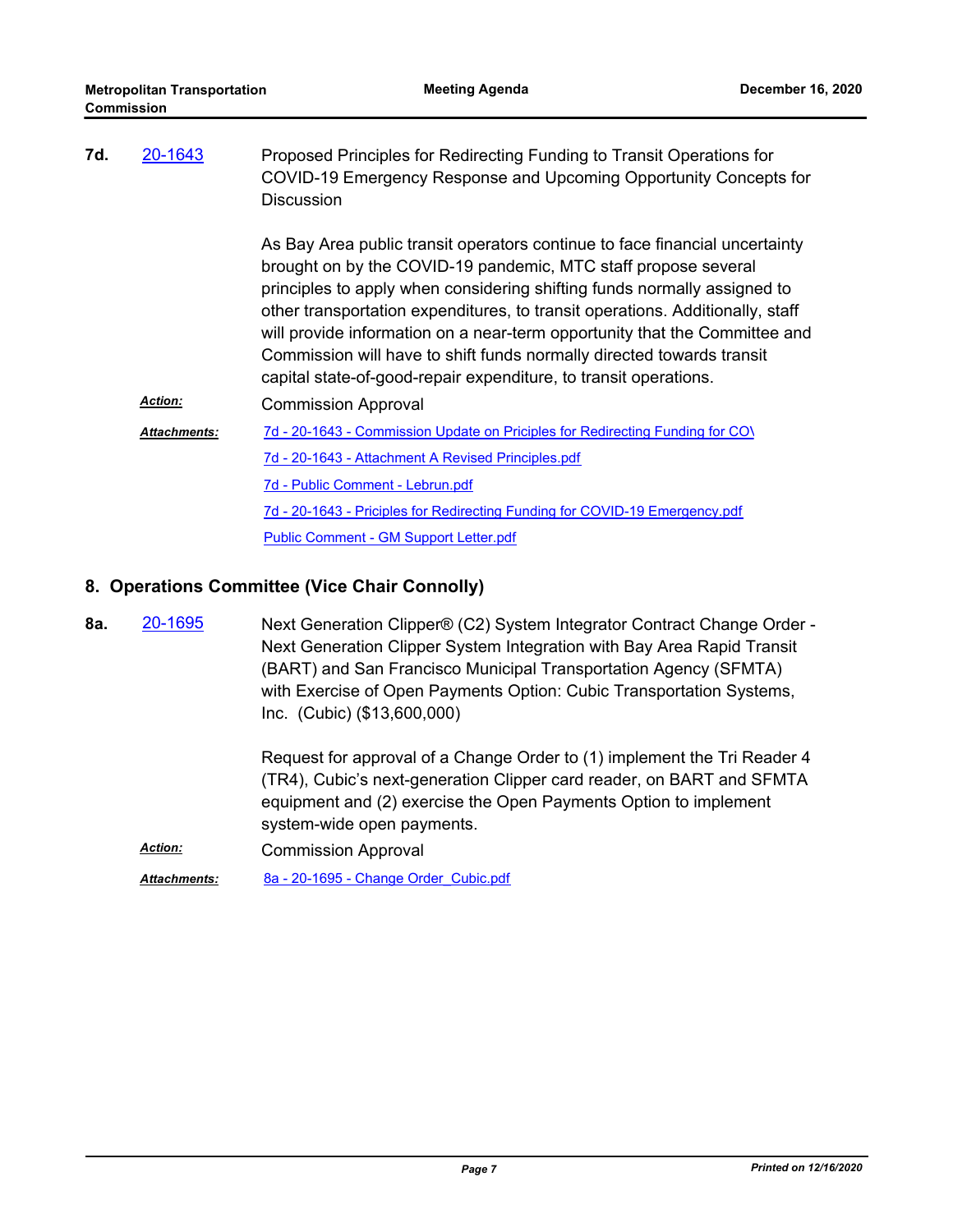## **9. Joint MTC ABAG Legislation Committee (Vice Chair Mackenzie)**

| 9а. | 20-1701             | Proposed Final 2021 Joint Advocacy Program                                                                                         |
|-----|---------------------|------------------------------------------------------------------------------------------------------------------------------------|
|     |                     | Proposed Final 2021 Joint Advocacy Program for MTC and ABAG,<br>expressing the agencies' state and federal legislative priorities. |
|     | <b>Action:</b>      | <b>ABAG Executive Board Approval</b><br><b>MTC Commission Approval</b>                                                             |
|     | <b>Attachments:</b> | 9a - 20-1701 - Final Advocacy Program.pdf                                                                                          |
|     |                     | 9a - 20-1701 - Attachment A - 2021 Advocacy Program.pdf                                                                            |

#### **10. Public Comment / Other Business**

**10.** [21-0111](http://mtc.legistar.com/gateway.aspx?m=l&id=/matter.aspx?key=21704) Written Public Comment Received [Public Comment - SF Chamber of Commerce.pdf](http://mtc.legistar.com/gateway.aspx?M=F&ID=eb9c85cb-0774-4b96-a40d-f43b2c8ffd22.pdf) [Public Comment - Traughber.pdf](http://mtc.legistar.com/gateway.aspx?M=F&ID=5b142fda-77e4-4303-8628-201a6a078194.pdf) *Attachments:*

## **11. Adjournment / Next Meetings:**

**The next meeting of the Metropolitan Transportation Commission is scheduled to be held on Wednesday, January 27, 2021 at the Bay Area Metro Center, 375 Beale Street, San Francisco, CA 94105 (remotely and by webcast as appropriate depending on the status of any shelter in place orders).**